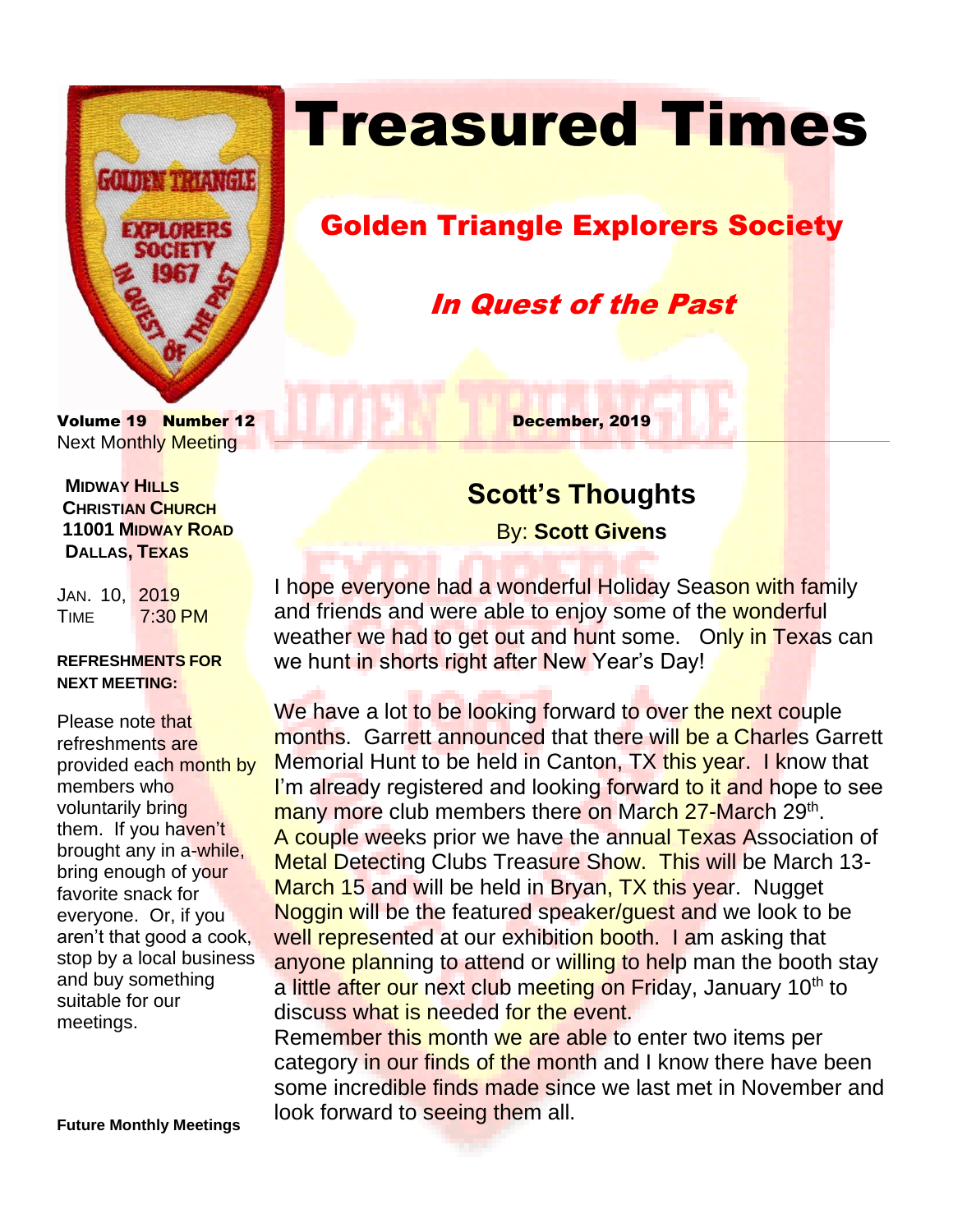Feb. 14, 2020 7:30 March 13, 2020 7:30 April 10, 2020 7:30

I hope all your hunting is finding and look forward to seeing everyone!

#### **CLUB OFFICERS**

**PRESIDENT:** SCOTT G.

**VICE PRESIDENT:**  REGGIE C.

**Treasurer:**  FRANCINE B.

**SECRETARY:**  MARY P.

#### **OTHER CONTACTS**

**HUNT MASTER: OPEN** 

**REFRESHMENTS CHAIR:** BILL A.

#### **NEWSLETTER EDITOR: OPEN**

**WEBMASTER: JOHN B.**

**SEE YOUR MEMBER DIRECTORY FOR TELEPHONE NUMBERS**

> MEMBER ADVERTISEMENTS

This space is reserved for free member ads. Do you have something you wish to sell or buy? Member ads, including pictures, will be printed as space allows.

#### **MINUTES OF DECEMBER 13, 2019 MEETING By: Mary Penson**

We had approximately 40 East Fork and Golden Triangle members come together for our annual joint Christmas dinner held at Midway Hills Christian Church.

President Scott G and Vice President Reggie C were unable to attend. Secretary, Mary asked Joe R to ask the blessing. Mary gave a few announcements telling about the well fare of some of our members. Mike S had some awesome news. He was announced as Republican Volunteer of the year for his district. He was taken to Austin in a limousine for the celebration. Harold G is still not feeling 100%. Greg W's momma is not doing well.

East Fork members: Bea G was in a car wreck and broke her leg. President Andrew P's dad passed away in Thailand.

We shared an awesome meal. Lots of and plenty of great food.

We had two wonderful fund raisers. We don't have a list of winners to announce. Instead of regular door prizes there were blue pieces of tape on different chairs each one won a silver dime.

Joe and Dee R volunteered to deliver the Toys for Tots and the food stuffs donated by the club members. Thank you. Everyone helped clean up and put away tables and chairs. Happy New Year, be careful going home.

We will see each other next year.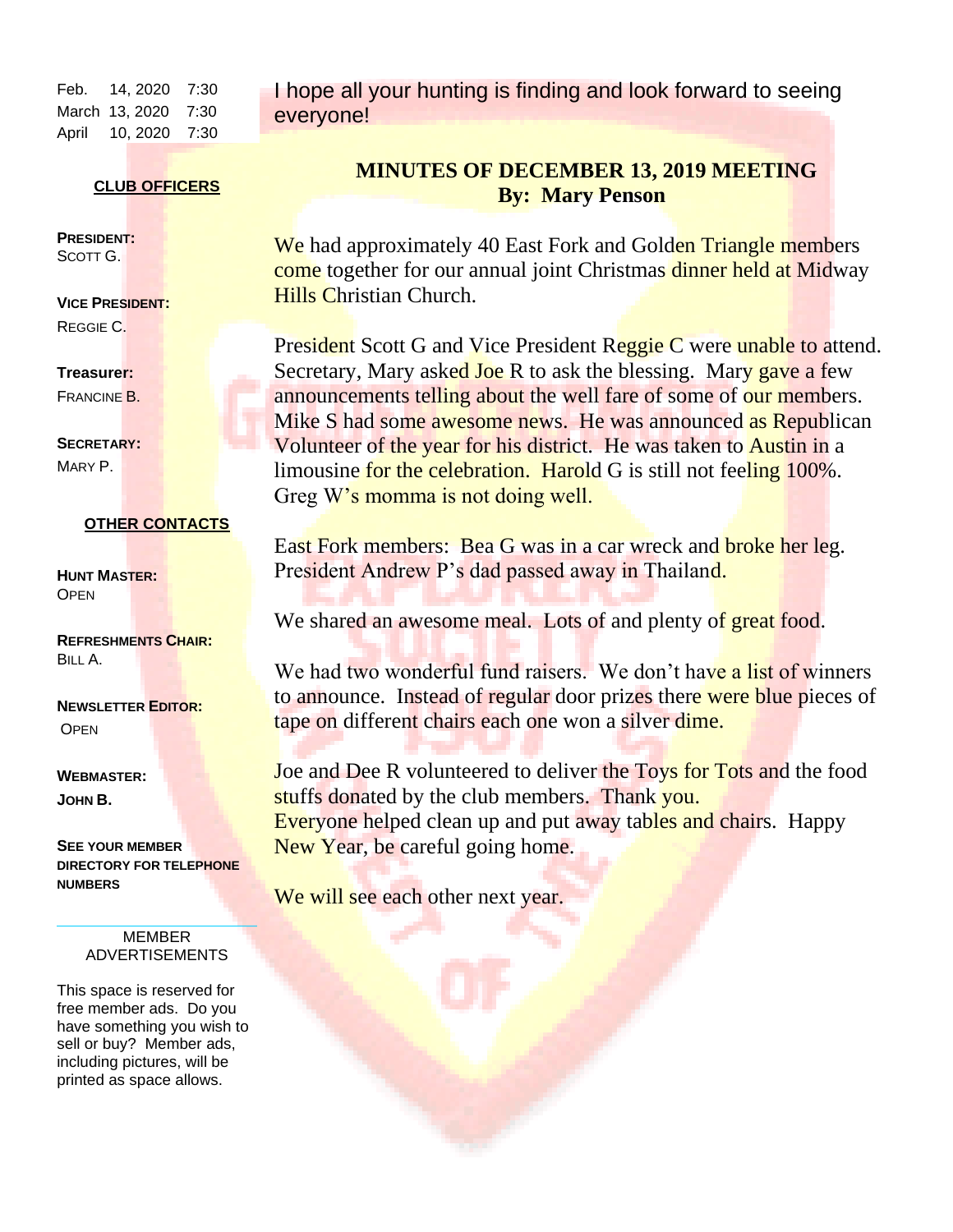# **FUNDRAISER PRIZES**

**January 10, 2020**

|       | <b>1839 Large Cent</b>        |
|-------|-------------------------------|
|       | <b>1889 Morgan Dollar</b>     |
|       | <b>1858 Flying Eagle Cent</b> |
| ? ? ? | <b>Mystery Gift Card</b>      |
| ???   | <b>Mystery Gift Card</b>      |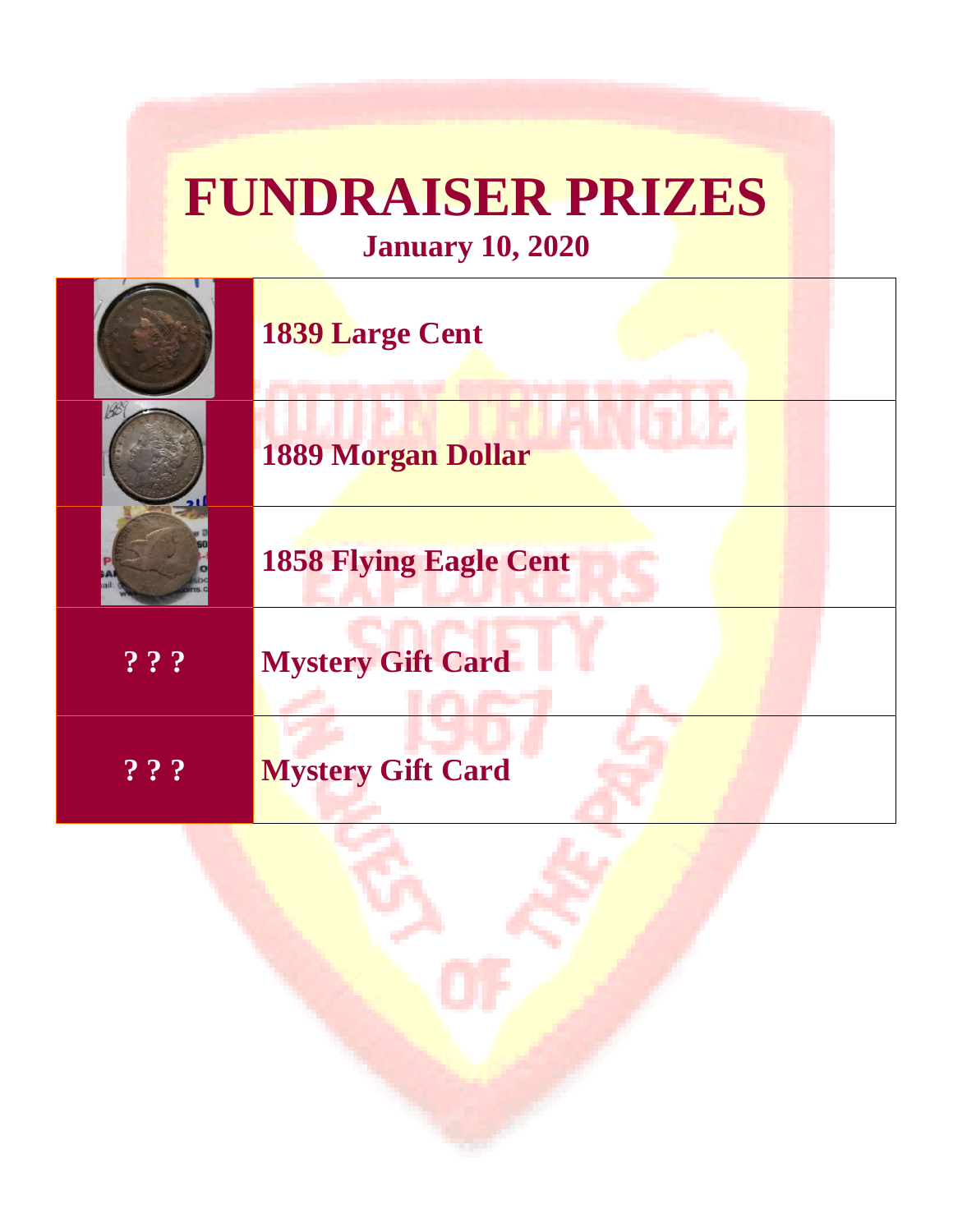